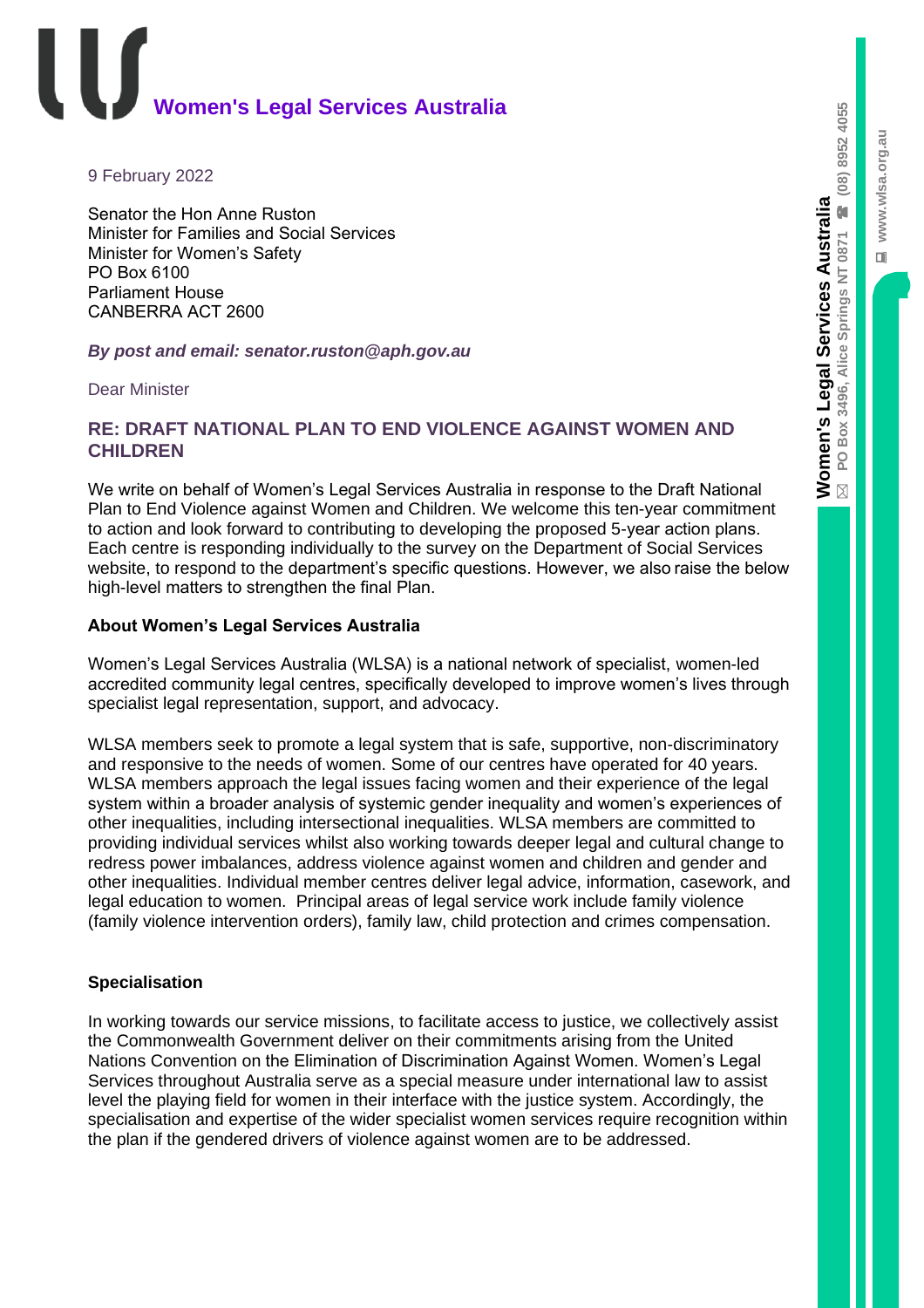#### **Safety**

The plan's effectiveness would be strengthened by a more comprehensive and clear focus on **women's safety across all pillars**. This focus will empower victims-survivors to drive response objectives, have a greater focus on prevention and early intervention, and stop the cycle of violence for future generations.

While there is a current focus on safety in responding addresses crisis situations, a broader safety focus will empower women to recover and rebuild their own resilience after trauma with holistic supports. Safety will include not only protecting women from and responding to crisis situations and incidents of violence, but also helping them and their children build the structures and networks they need to recover long-term – including financial security, housing, and health.  

## **Systems**

An ambitious ten-year plan is an opportunity to improve fragmentation across systems. **A more consistent, co-ordinated, systems-based approach across each of the pillars is required to achieve that ambition**.   

Women who are dealing with the consequences of violence engage with a bewildering number of services and organisations. Individual services do their best to create networks and bridge gaps, but entire sectors are poorly connected. Across police, legal, health, disability, housing, mainstream and specialist services, there is not a shared understanding of effective or trauma-informed responses. Examples of specific risks include misidentification of women as perpetrators, perpetrators using the system to further victimise women and delays. Navigating systems becomes an administrative burden, and the systems become a barrier to recovery rather than an enabler.  

The plan could also be more methodical in recognising the systems where violence against women occurs – for example violence arising in the family law system is a key driver of a range of both legal and non-legal issues. Please see **the Women's Legal Services Australia Safety First in Family Law Plan** at

[https://www.wlsa.org.au/campaigns/safety\\_first\\_in\\_family\\_law.](https://www.wlsa.org.au/campaigns/safety_first_in_family_law)

Specialist women's legal services and other specialist women's services are filling the gaps of helping women navigate these complex systems and helping them manage the risks of further harm. This is resource-intensive, taxing work, where the sustainability of the system and sector, including front-line workers, must be considered in any long-term plan.

### **Solutions**

Women's legal services look forward to helping you and your department develop the proposed 5-year action plans. Our centres work with women day in, day out, to provide holistic and practice solutions for long-term safety outcomes. We address individual women's specific issues so they can solve their legal and related problems to move on with their lives. We are uniquely placed to help you understand what actions and programs are effective at helping women, including Aboriginal and Torres Strait Islander Women, women with disability, women who speak languages other than English and women with complex problems to solve.   

We anticipate the action plans will include concrete evidence-based objectives, an outcome and impact focus, responsibilities for delivery, and with clear evaluation and measurement frameworks and tools .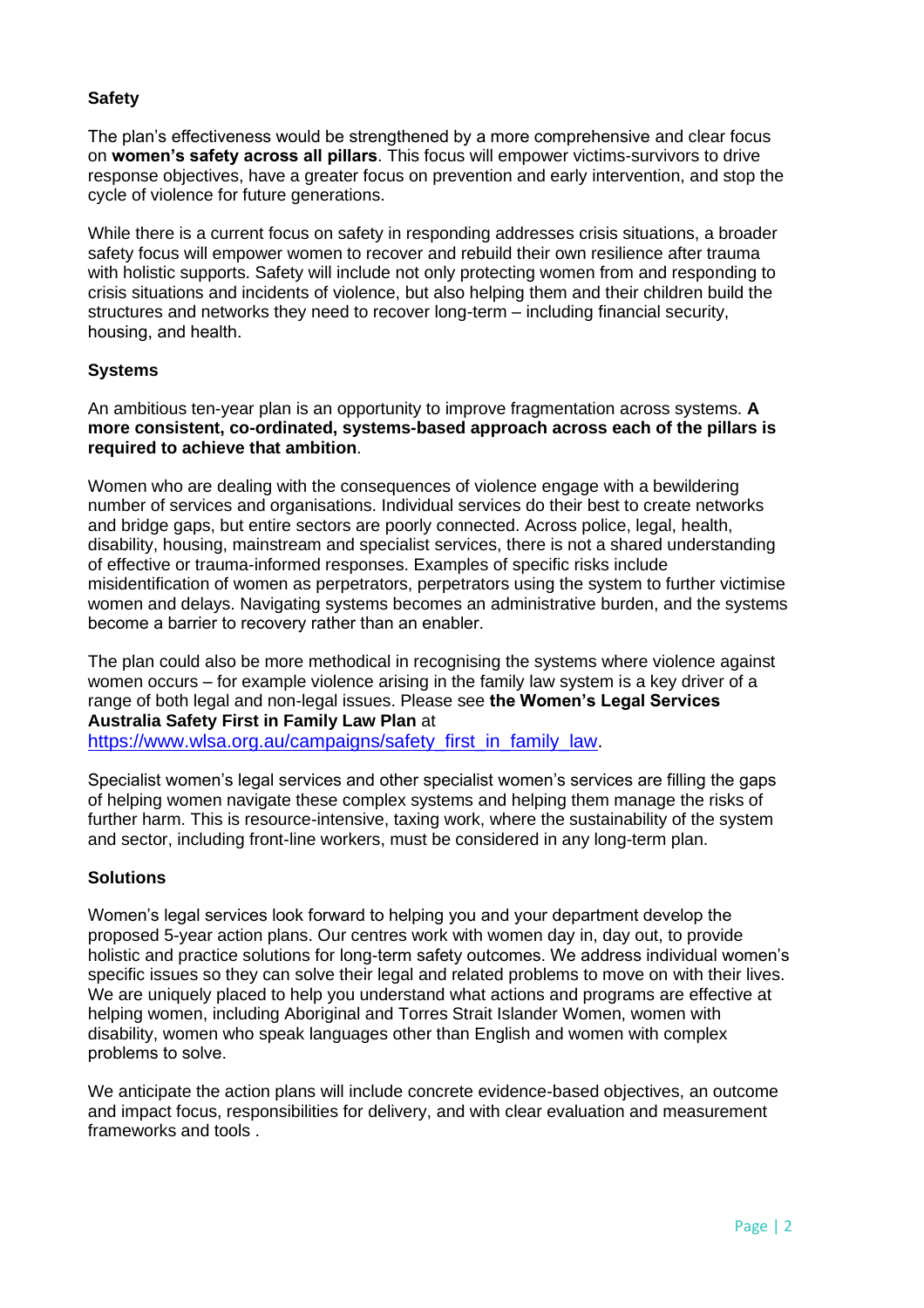For further information, please contact WLSA spokesperson for this response Claudia Maclean, Principal Solicitor, Women's Legal Centre ACT on (02) 6257 4377 or [cmaclean@wlc.org.au.](mailto:cmaclean@wlc.org.au)

Yours faithfully,

Kirodapid

Kristen Podagiel Interim Chief Executive Officer Women's Legal Service Queensland

Helen Campbell OAM Executive Officer Women's Legal Service NSW

Janet Taylor Managing Principal Solicitor Central Australian Women's Legal Service

Churcheson

Anne Lewis Director North Queensland Women's Legal Service

 $8652 - 1$ 

Christine Robinson Coordinator Wirringa Baiya Aboriginal Women's Legal Centre Inc.

Other.

Caitlin Weatherby-Fell Acting Managing Solicitor Top End Women's Legal Service Inc

Vg

Siobhan Mackay Chief Executive Officer

 $\sqrt{\frac{1}{2}}$ 

Dr Jennie Gray Chief Executive Officer Women's Legal Service WA

Zita Adut Deng Ngor Chief Executive Officer Women's Legal Service SA

 $\bigoplus$ 

Claudia Maclean Principal Solicitor Women's Legal Centre ACT

Mattil.

Yvette Cehtel Chief Executive Officer Women's Legal Service Tasmania

 $\n *D*$ 

Cathy Pereira Principal Solicitor/Coordinator Aboriginal & Torres Strait Island Women's Legal Services Nh Queensland

Serina McDuff Chief Executive Officer Women's Legal Service Victoria